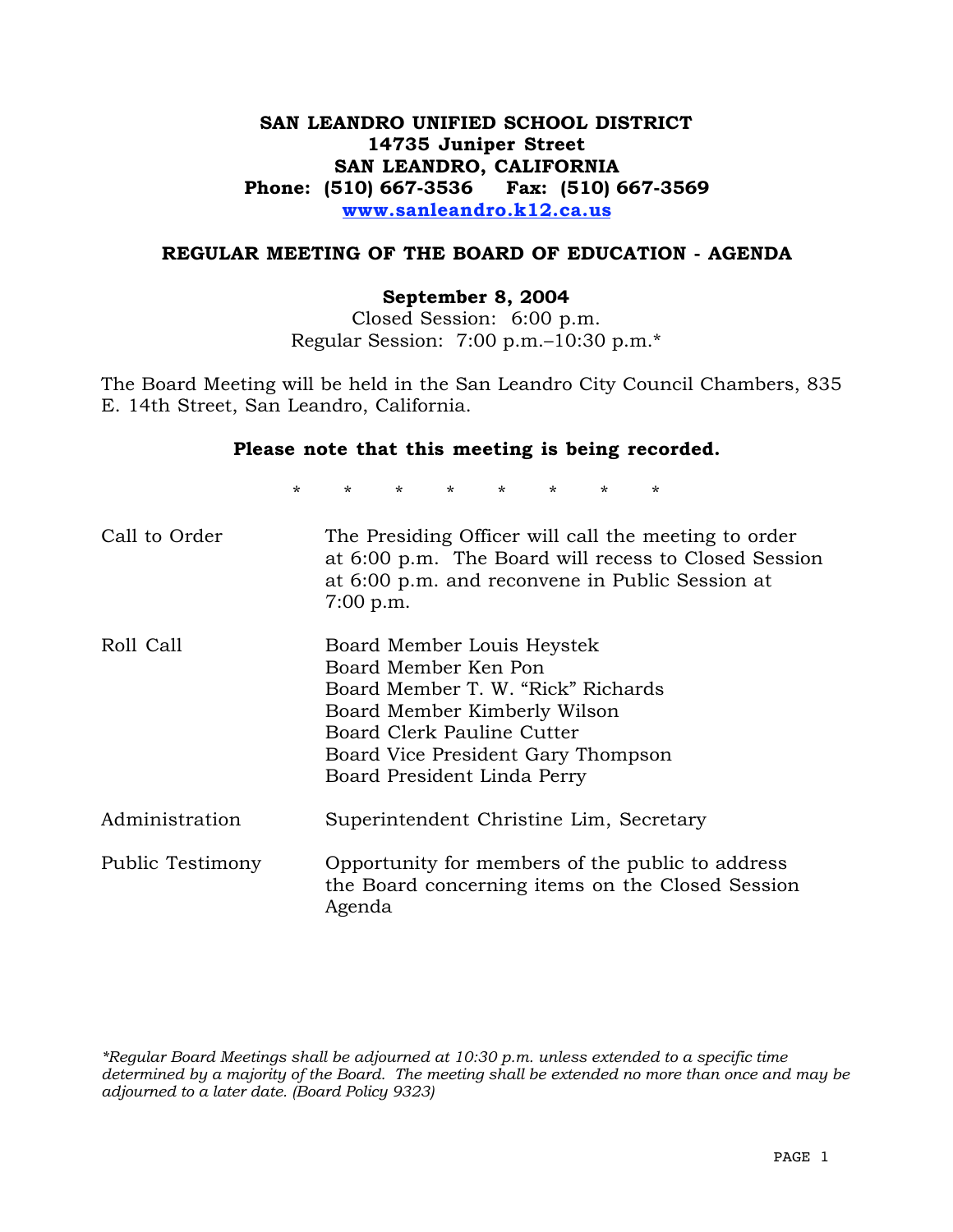Prior to the Public Session, the Board will meet in Closed Session pursuant to Government Code Sections 54957, 54957.6, and 54956.9

- a) Public Employee Performance Evaluation, Title: Superintendent
- b) Public Employee Discipline/Dismissal/Release
- c) Conference with Labor Negotiator
- d) Public Employee Appointment Business Manager
- e) Conference with Legal Counsel Existing Litigation 1 case

| Report Closed<br>Session Action | Motion __________ Second ___________ Vote ________                                                                                                                                                                                                                                                                                                                                                                                                                          |                                                    |                                                                                                                                                                                                                                                                                                                                                                                                                                                                  |  |
|---------------------------------|-----------------------------------------------------------------------------------------------------------------------------------------------------------------------------------------------------------------------------------------------------------------------------------------------------------------------------------------------------------------------------------------------------------------------------------------------------------------------------|----------------------------------------------------|------------------------------------------------------------------------------------------------------------------------------------------------------------------------------------------------------------------------------------------------------------------------------------------------------------------------------------------------------------------------------------------------------------------------------------------------------------------|--|
| Pledge of Allegiance            |                                                                                                                                                                                                                                                                                                                                                                                                                                                                             |                                                    |                                                                                                                                                                                                                                                                                                                                                                                                                                                                  |  |
| Approve Agenda                  | Approve the Regular Meeting Agenda of<br>September 8, 2004                                                                                                                                                                                                                                                                                                                                                                                                                  | Motion __________ Second ___________ Vote ________ |                                                                                                                                                                                                                                                                                                                                                                                                                                                                  |  |
| Legal Statement                 | Members of the audience who wish to address the<br>Board are asked to complete the yellow card available at<br>the entrance and submit it to the Board's<br>Administrative Assistant. Speakers who have<br>completed the card will be called when the item is<br>reached on the agenda or, for non-agenda items, during<br>the Public Testimony. Cards are to be turned in before<br>the item is reached on the agenda. Please note that<br>this meeting is being recorded. |                                                    |                                                                                                                                                                                                                                                                                                                                                                                                                                                                  |  |
|                                 | posted agenda except to A) briefly respond to                                                                                                                                                                                                                                                                                                                                                                                                                               | (Government Code Section 54954.2(a))               | State law prohibits the Board of Education from taking<br>any action on or discussing items that are not on the<br>statements made or questions posed by the public in<br>attendance; B) ask questions for clarification; C)<br>provide a reference to a staff member or other resource<br>for factual information in response to the inquiry; or D)<br>ask a staff member to report back on the matter at the<br>next meeting and/or put it on a future agenda. |  |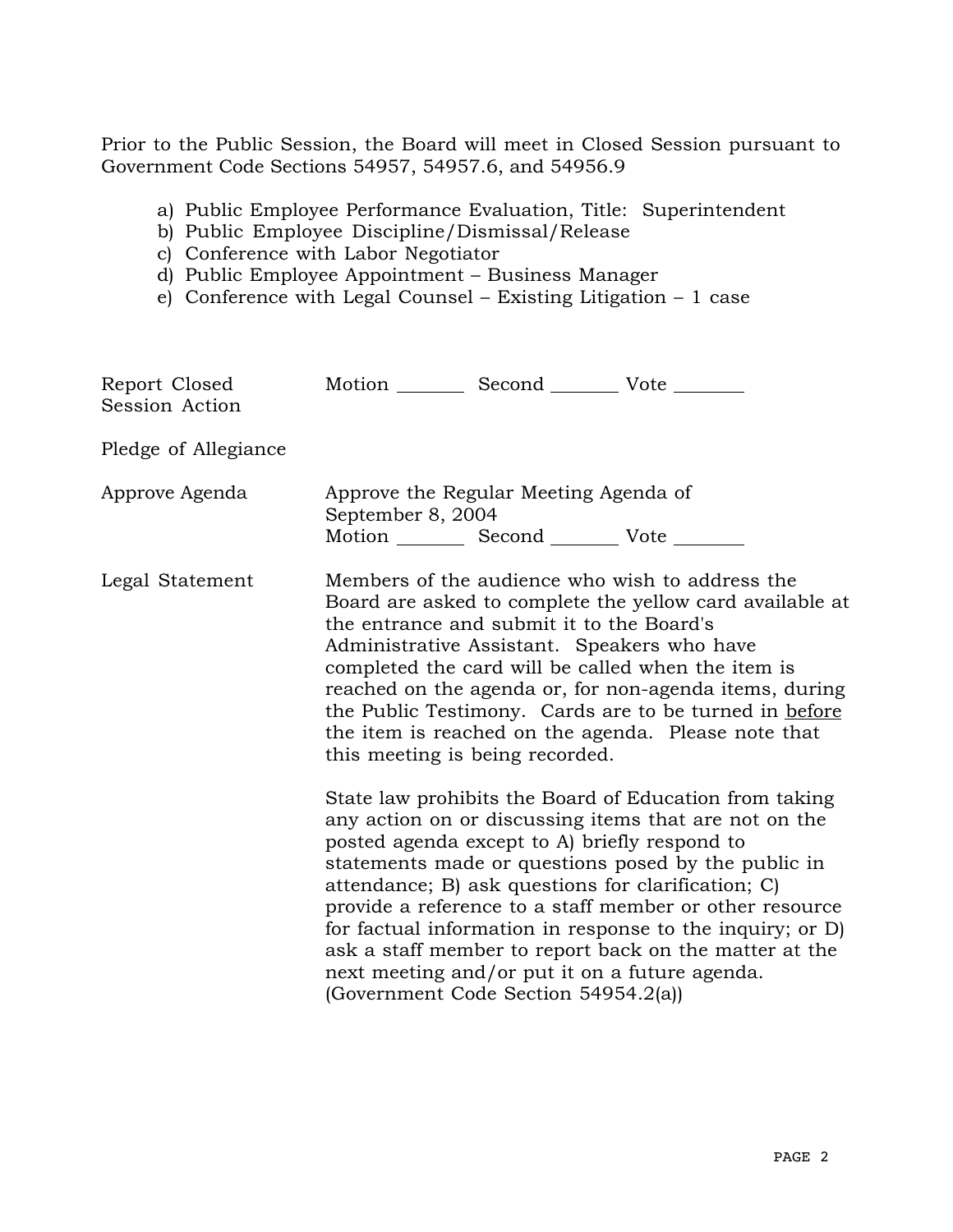## **PRESENTATIONS**

- Donation of Scoreboards to San Leandro High School Deanna Murchison from Electrical Contractors Trust will present the donation of two scoreboards to San Leandro High School valued over \$10,000. The scoreboards will be installed in the gymnasium by Broadmoor Electric Company, Pat Raposo, owner.
- \* District's Focus The Superintendent will present an overview of the six strategies to address the District's Focus of Closing the Achievement Gap.

## **PUBLIC TESTIMONY ON NON-AGENDA ITEMS**

**REPORTS** Correspondence Superintendent's Report Board Committee Reports

• City/District Liaison

Board Representatives' Reports

- Eden Area Regional Occupational Program
- San Leandro Chamber of Commerce Community Partners Committee

## **CONSENT ITEM**

These items are considered routine and may be enacted by a single motion. At the request of any member of the Board, any item on the consent agenda shall be removed and given individual consideration for action as a regular agenda item.

General Services

1.1-C Approval of Board Minutes – August 24, 2004 Staff Recommendation: Approve the minutes of the regular board meeting held on August 24, 2004. Motion Second Vote \_\_\_\_\_\_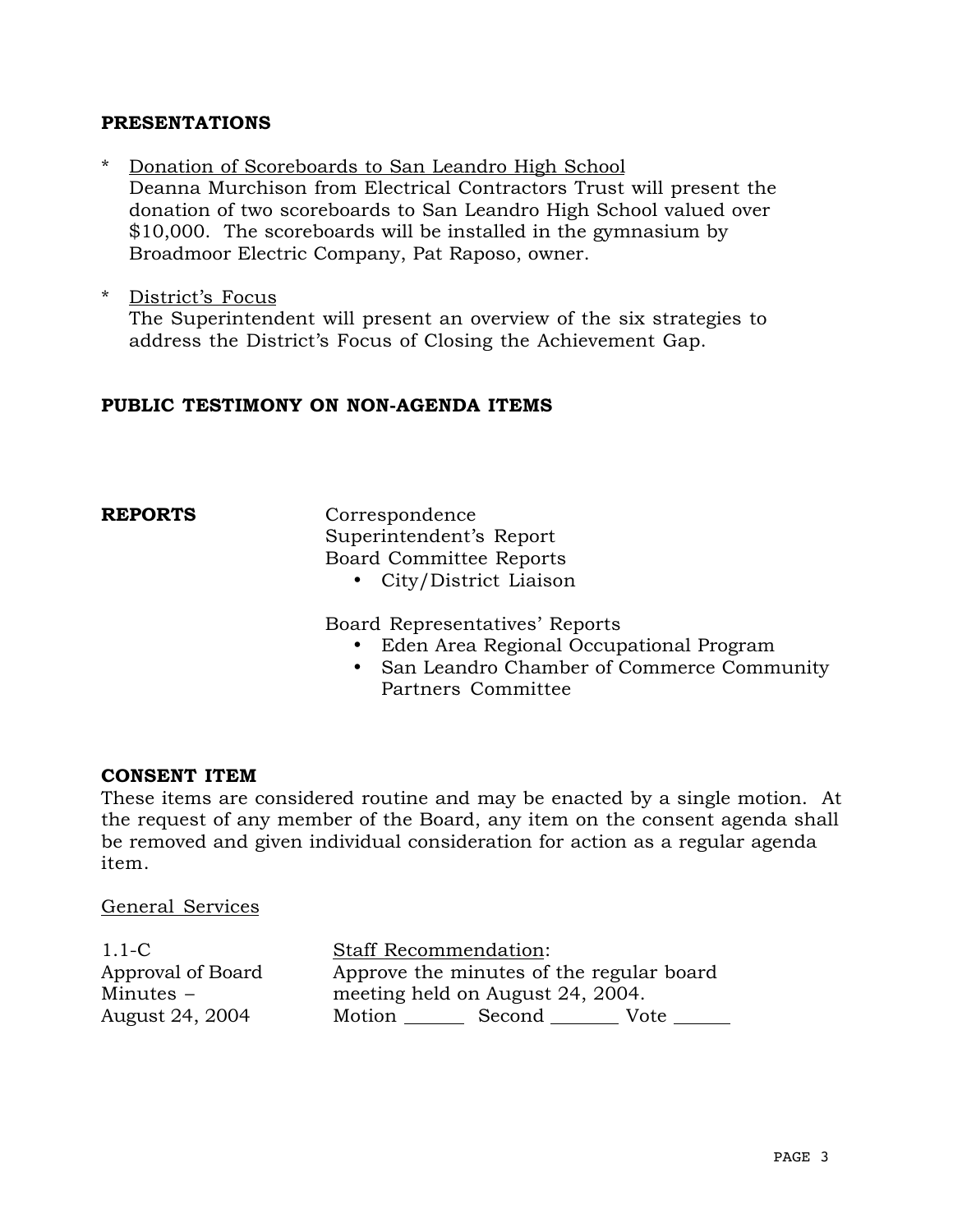# Human Resources

| $2.1 - C$<br>Acceptance of<br>Personnel Report | <b>Staff Recommendation:</b><br>Accept Personnel Report as submitted.<br>Motion _________ Second __________ Vote _______                                                                                                                                                                                                                                           |  |  |  |
|------------------------------------------------|--------------------------------------------------------------------------------------------------------------------------------------------------------------------------------------------------------------------------------------------------------------------------------------------------------------------------------------------------------------------|--|--|--|
| <b>Educational Services</b>                    |                                                                                                                                                                                                                                                                                                                                                                    |  |  |  |
| $3.1-C$<br>Acceptance of<br>Donations          | <b>Staff Recommendation:</b><br>Approve the acceptance of gifts to the District as<br>follows:                                                                                                                                                                                                                                                                     |  |  |  |
|                                                | Garfield Elementary School<br>4 reams copying paper, 2 boxes envelopes,<br>and miscellaneous supplies from Mr. & Mrs.<br>Robert Reynoso                                                                                                                                                                                                                            |  |  |  |
|                                                | San Leandro High School<br>Two new scoreboards for the gymnasium, with<br>$\bullet$<br>installation from The Electrical Contractors<br>Trust<br>One set of Funk and Wagnall's encyclopedias<br>٠<br>for the Library<br>\$500 from Mayor Shelia Young's Community<br>$\bullet$<br>Fund for the Pirate's Wrestling Team trip to<br>Idaho for the summer competition. |  |  |  |
|                                                | <b>Special Education</b><br>Pentium processor, laptop and case, and printer<br>from Mr. Steve Way<br>Motion _________ Second __________ Vote _______                                                                                                                                                                                                               |  |  |  |
| $3.2 - C$<br>Non-Public School<br>Contracts    | <b>Staff Recommendation:</b><br>Approve the Non-Public School Contracts for<br>Special Education Students.<br>Motion _________ Second ________<br>Vote                                                                                                                                                                                                             |  |  |  |

# **ACTION ITEMS**

These items are presented for action at this time. Some may have been reviewed at a previous meeting.

Human Resources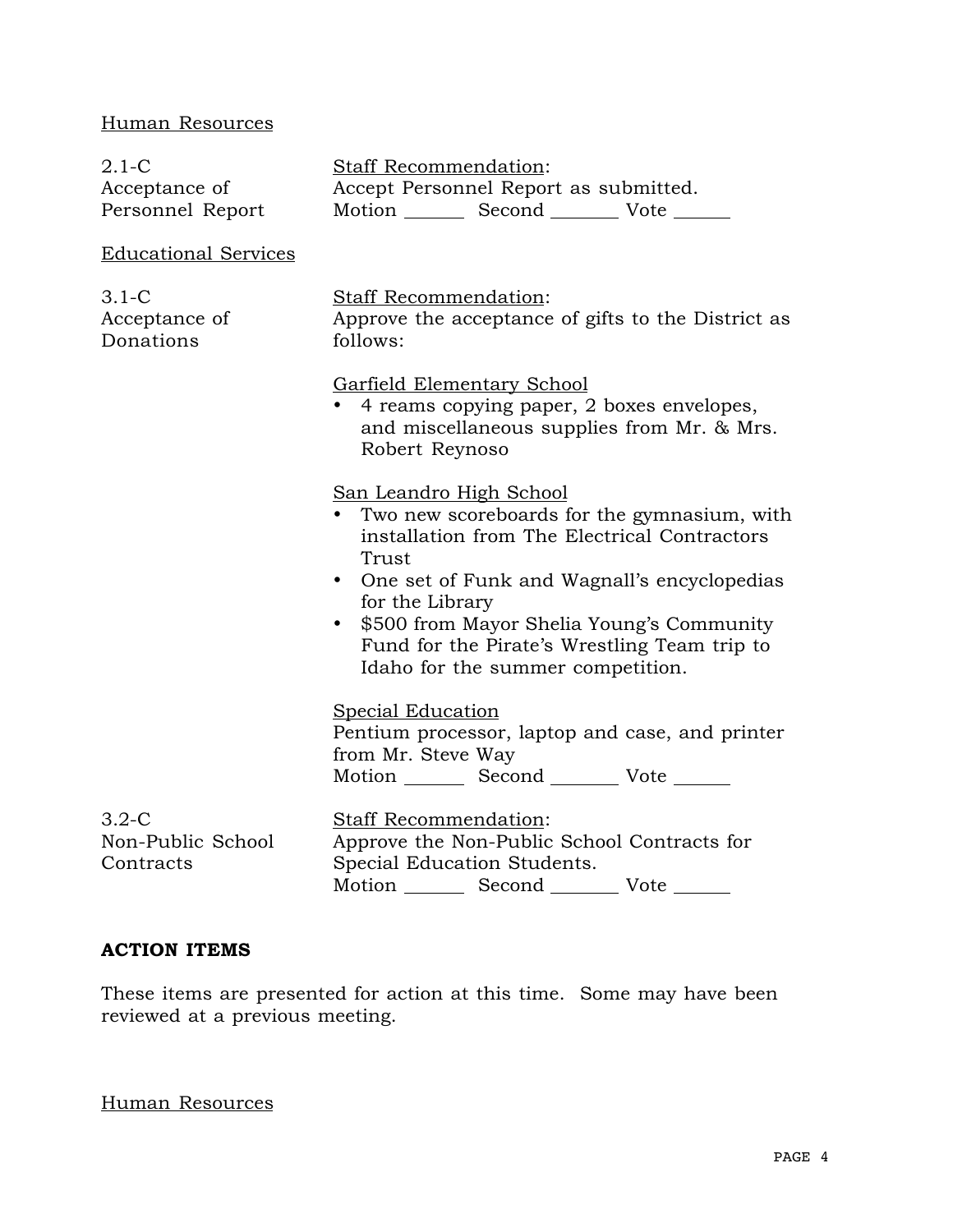| $2.1-A$             | <b>Staff Recommendation:</b>                |  |  |  |
|---------------------|---------------------------------------------|--|--|--|
| Computer Technician | Approve the revised job description for the |  |  |  |
| Job Description     | Computer Technician as discussed at the     |  |  |  |
|                     | August 24, 2004 Board meeting.              |  |  |  |
|                     | Motion<br>Second<br>Vote                    |  |  |  |

## **CONFERENCE**

These items are submitted for advance planning and to assist the Board in establishing future agenda items. The Board may, however, take action on the following:

General Services

| $1.1-CF$                  | <b>Staff Recommendation:</b>                            |  |  |  |
|---------------------------|---------------------------------------------------------|--|--|--|
| Revision of Board         | The Board will continue to discuss and consider         |  |  |  |
| Policy 1312.3,            | the approval of revised Board Policy 1312.3,            |  |  |  |
| Uniform Complaint         | Uniform Complaint Procedures as discussed at            |  |  |  |
| Procedures                | the August 24, 2004 Board meeting.                      |  |  |  |
|                           | Motion Second Vote                                      |  |  |  |
| $1.2-CF$                  | <b>Staff Recommendation:</b>                            |  |  |  |
| Revision of AR 1312.3,    | The Board will continue to discuss and consider         |  |  |  |
| and Addition of $E(1)$    | the approval of the revision to AR 1312.3, and          |  |  |  |
| 1312.3; E(2) 1312.3       | addition of $E(1)$ 1312.3; $E(2)$ 1312.3 (a)(b); $E(3)$ |  |  |  |
| (a)(b); $E(3)$ 1312.3     | 1312.3 (a)(b), Uniform Complaint Procedures, as         |  |  |  |
| (a)(b), Uniform           | discussed at the August 24, 2004 Board meeting.         |  |  |  |
| Complaint Procedures      | Motion ________ Second _________ Vote _______           |  |  |  |
| $1.3-CF$                  | Staff Recommendation:                                   |  |  |  |
| Revision of AR            | The Board will continue to discuss and consider         |  |  |  |
| $4244/4344$ (a)(b)(c),    | the approval of the revision to AR $4244/4344$ ,        |  |  |  |
| and Addition of AR        | and Additional of AR 4144 (a)(b); $E(1)$ 4144; $E(2)$   |  |  |  |
| 4144 (a)(b); $E(1)$ 4144; | 4244/4344; and E(3) 4244/4344, Complaints, as           |  |  |  |
| $E(2)$ 4244/4344; and     | discussed at the August 24, 2004 Board meeting.         |  |  |  |
| $E(3)$ 4244/4344,         | Motion _________ Second __________ Vote _______         |  |  |  |
| Complaints                |                                                         |  |  |  |

Business, Operations and Facilities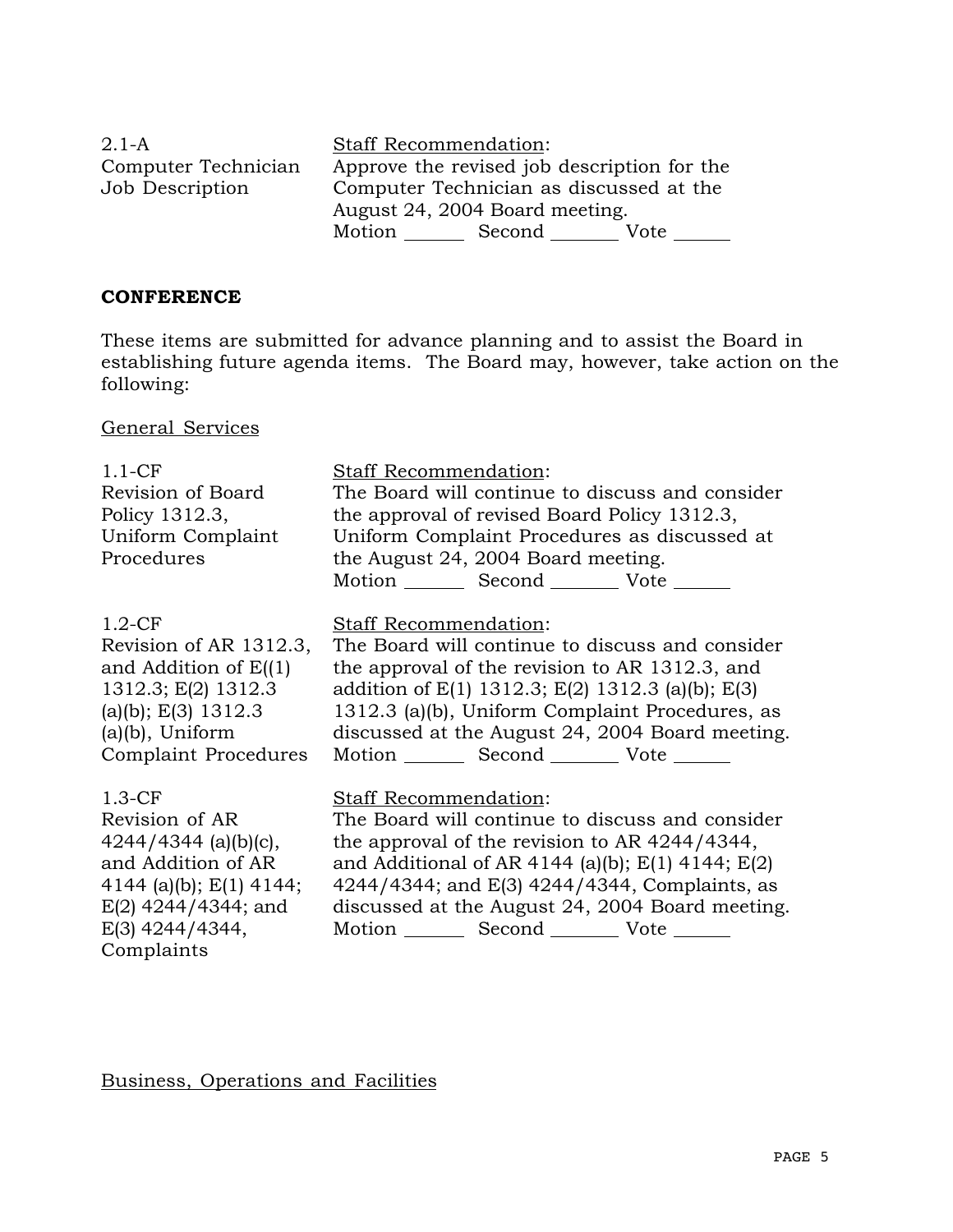| $4.1-CF$<br>Mandated Cost<br>Contract for 2004/2005            | Staff Recommendation:<br>2004/2005.   | Approve the Mandated Cost Contract for<br>Motion _________ Second __________ Vote _______                 |                                                |
|----------------------------------------------------------------|---------------------------------------|-----------------------------------------------------------------------------------------------------------|------------------------------------------------|
| $4.2-CF$<br>Proposition 55,<br><b>Facilities Grant Funds</b>   | Staff Recommendation:                 | Approve authorization to apply for and accept<br>Funds for John Muir Middle School.<br>Motion Second Vote | \$670,000 from Proposition 55 Facilities Grant |
| $4.3-CF$<br>Resolution #04-43<br>Wilson Parking Lot<br>Project | Staff Recommendation:<br>Lot Project. | Motion ________ Second _________ Vote _______                                                             | Adopt Resolution #04-43, the Wilson Parking    |

## **INFORMATION**

## General Services

1.1-I AR 5117.1 Inter-District Attendance Permits Staff Recommendation: Receive for information revised AR 5117.1 Inter-District Attendance Permits as presented.

## **ADDITIONAL SUGGESTIONS AND COMMENTS FROM BOARD MEMBERS**

## **ANNOUNCEMENT Board of Education Meetings**

- Regular Meeting September 21, 2004
- Regular Meeting October 5, 2004
- Regular Meeting October 19, 2004
- Regular Meeting November 16, 2004
- Regular Meeting November 30, 2004
- Regular Meeting December 7, 2004
- Regular Meeting December 14, 2004
- Regular Meeting January 11, 2005
- Regular Meeting January 25, 2005
- Regular Meeting February 1, 2005
- Regular Meeting February 16, 2005
- Regular Meeting March 1, 2005